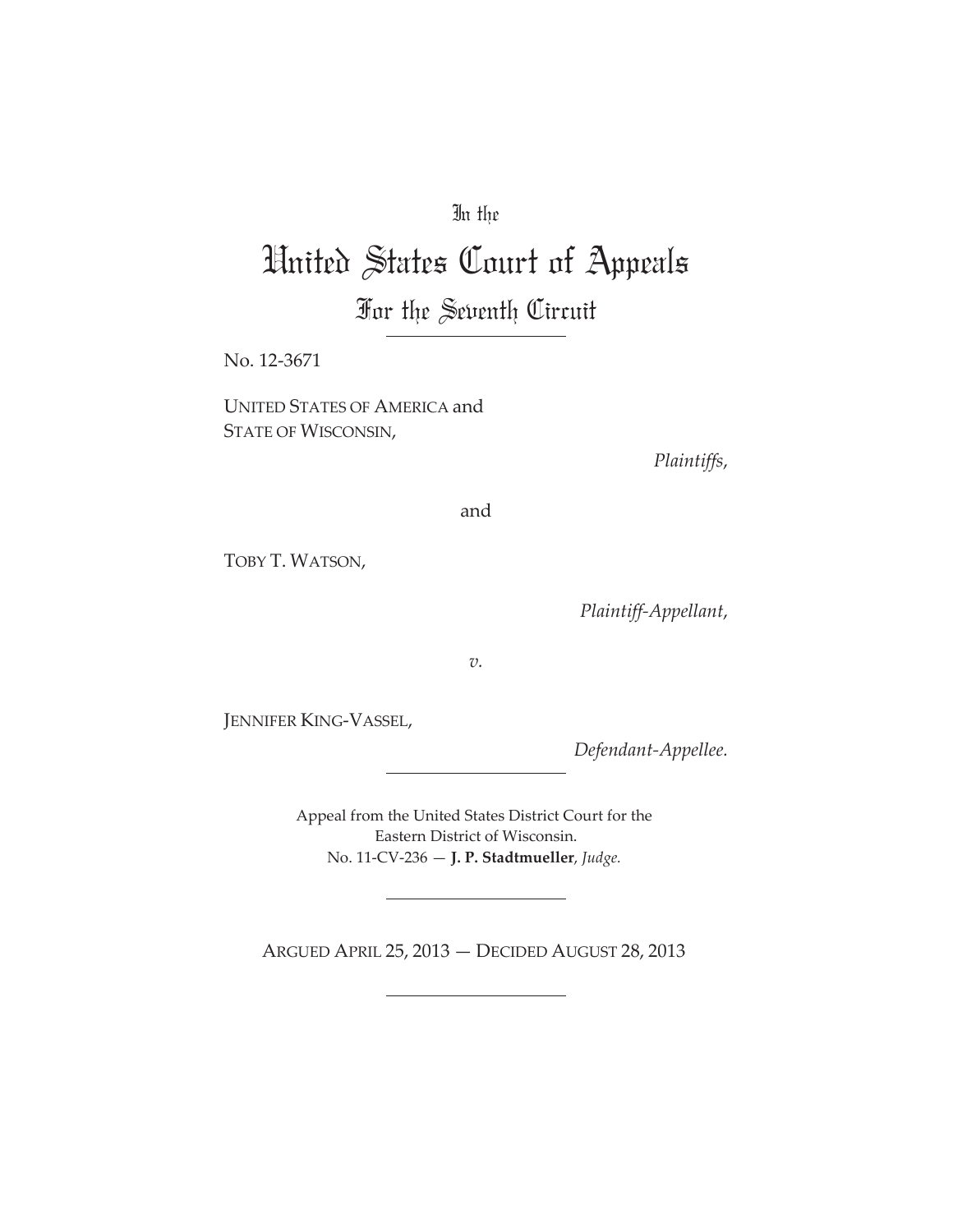BeforeMANIONand KANNE,*CircuitJudges*, and LEE, *District Judge.\**

KANNE, *Circuit Judge.* After acquiring the medical records for N.B., a minor, Dr. Toby T. Watson initiated this *qui tam* False Claims Act suit against N.B's former treating psychiatrist, Dr. Jennifer King-Vassel. While in King-Vassel's care, N.B. received Medicaid assistance that covered N.B.'s prescription drug costs. Watson alleged that several of King-Vassel's off-label prescriptions to N.B. constituted false claims submitted to the United States government. The district court entered summary judgment in favor of King-Vassel due to Watson's failure to name expert witnesses. The court determined that expert testimony was required to prove essential elements of his case. Disagreeing with the district court's conclusion, we reverse.

#### **I. BACKGROUND**

Dr. Toby T. Watson placed an advertisement in a Sheboygan, Wisconsin, newspaper soliciting minor Medicaid patients who had been prescribed any of a number of psychotropic medications. He placed the ad after researching *qui tam* actions and meeting the President of the Law Project for Psychiatric Rights (not coincidentally, the attorney who represented Watson before this court). Watson's ad offered the opportunity to "participate in a possible Medicaid fraud suit" and to share in any recovery from the litigation.

<sup>\*</sup> Of the Northern District of Illinois, sitting by designation.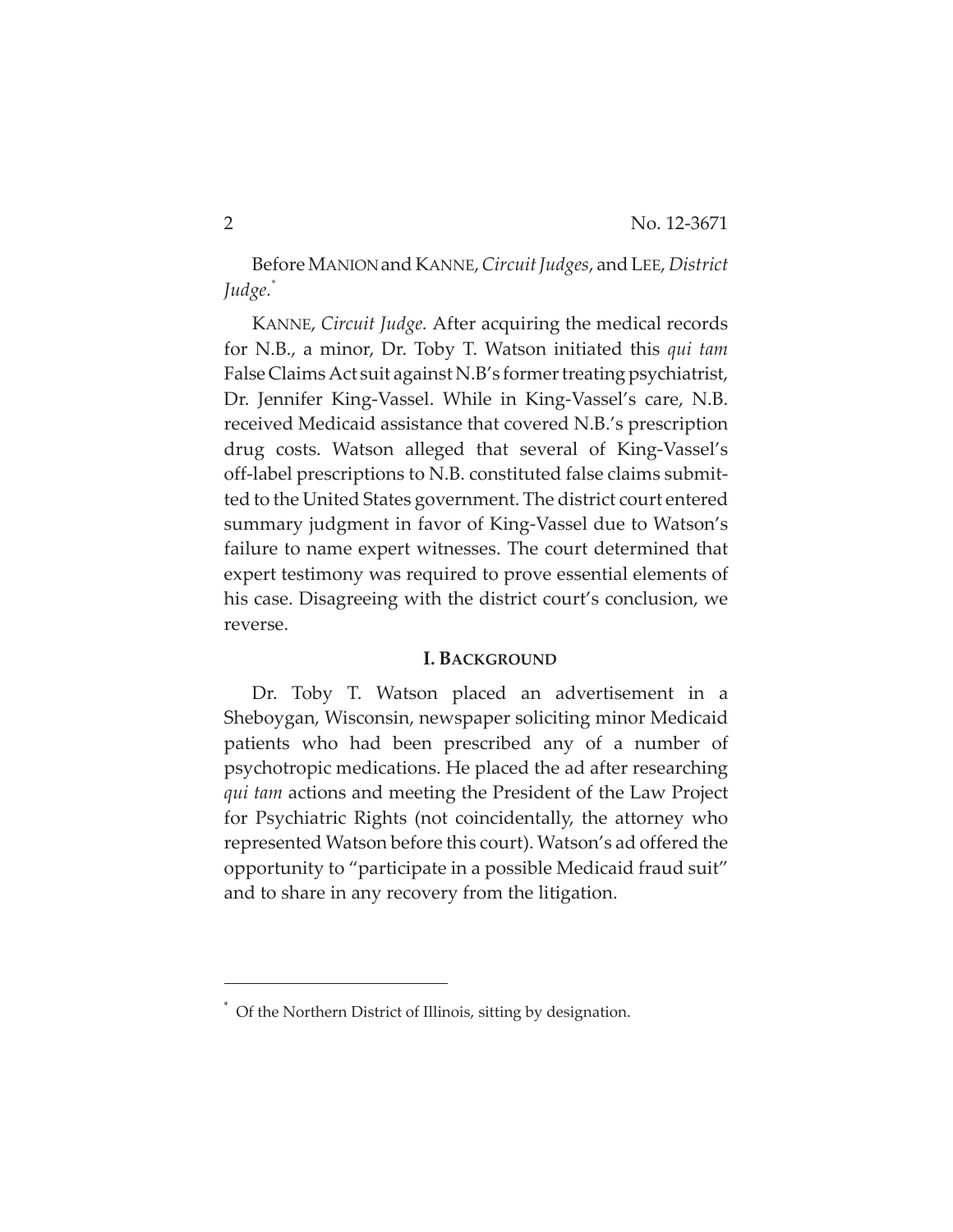N.B.'s mother—Christine Maxwell Meyer—responded to the advertisement and eventually entered into an agreement with Watson to share the proceeds from the potential lawsuit. Though Watson had never treated, or apparently even met, N.B., Meyer agreed to procure a copy of N.B.'s medical records to facilitate the lawsuit. Toward this end, Meyer addressed to King-Vassel a signed authorization to disclose N.B.'s treatment records. The authorization stated that Meyer was requesting the records "[f]or the purpose of providing psychological services and for no other purpose whatsoever ... ." (R. 42-1 at 7.) The authorization did not mention litigation or any possible Medicaid fraud suit. (*Id.* at 7-8.)

Rather than providing psychological services to N.B., however, Watson combed the records for so-called "off-label" prescriptions. An "off-label" prescription is one written for a purpose that has not been approved by the Food and Drug Administration ("FDA"). These purposes can, and often will, find support in scientific literature, but, for whatever reason, the drug's manufacturer either has not, or has not yet, gone through the FDA approval process for that specific use. Once a drug has been approved for one use, however, the FDA cannot prevent physicians from prescribing the drug for other uses. *Cf. Buckman Co. v. Plaintiffȇs Legal Comm.*, 531 U.S. 341, 349-50 (2001) (discussing the parallel situation of off-label medical device use); *see also United States ex rel. Franklin v. ParkeȬDavis*, 147 F. Supp. 2d 39, 44 (D. Mass. 2001). Indeed, off-label prescriptions by physicians are quite common. Randall S. Stafford, *Regulating OffȬLabel Drug Use—Rethinking the Role of the FDA*, 358 New Eng. J. Med. 1427, 1427 (2008). The legality of the prescription, however, does not answer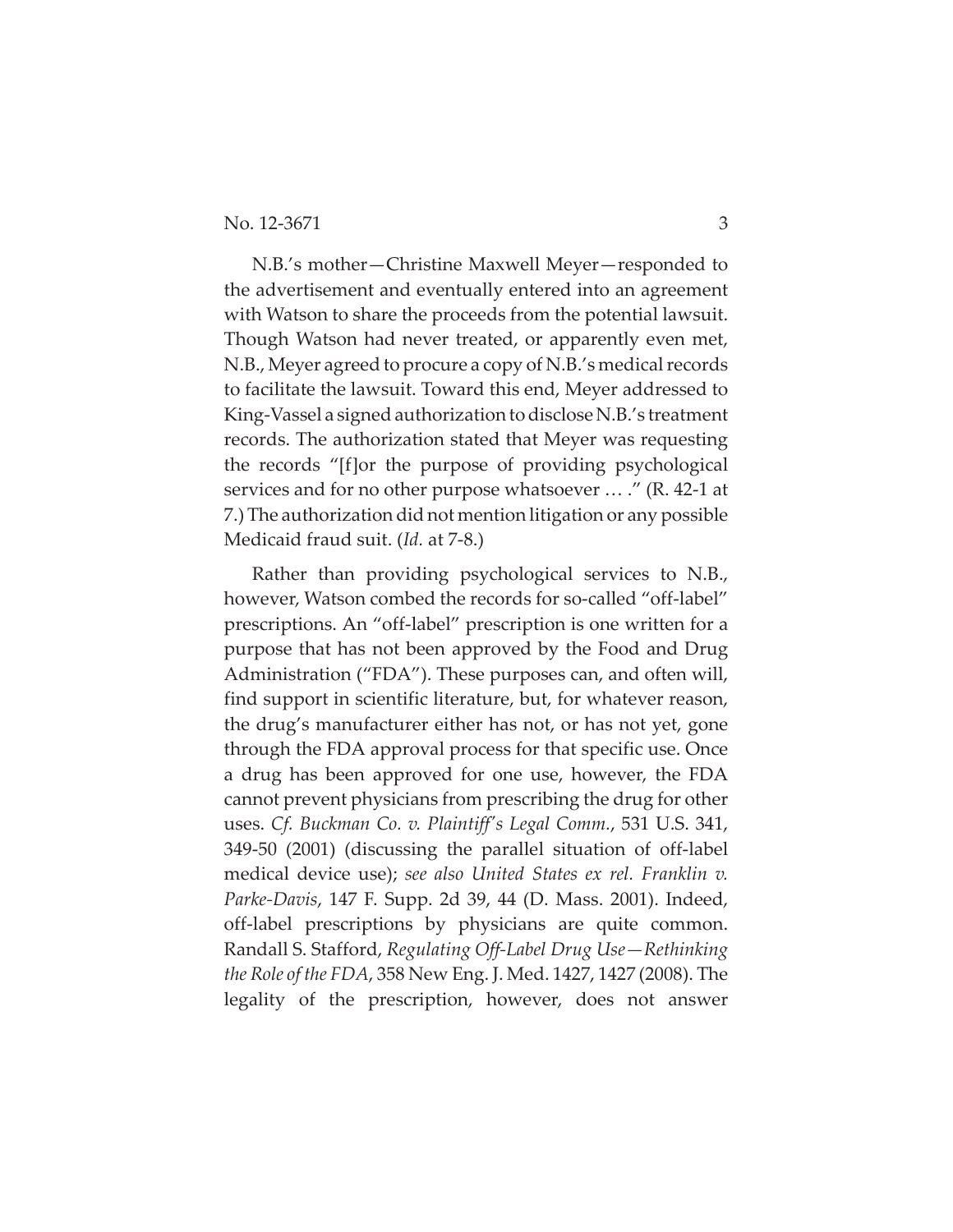questions such as whether an individual off-label prescription is medically reasonable (generally a question for a medical malpractice suit) or whether the government is obligated to pay for a Medicaid patient's off-label prescriptions (a practice that Watson is attempting to police in this case). Unsurprisingly, given the ubiquity of off-label prescriptions, Watson found off-label prescriptions in N.B.'s medical record.

King-Vassel treated N.B. between 2004 and 2008 and prescribed a number of psychotropic medications. Watson identified forty-nine individual prescriptions that he alleged constituted false claims to the United States government. Under the applicable interlocking provisions of the False Claims Act and laws governing Medicaid, the federal government generally will not pay for medications prescribed for purposes not approved by the FDA or "supported" by any of several pharmaceutical reference books (called "compendia"). Watson theorized that the forty-nine prescriptions fit that description and filed suit in the Eastern District of Wisconsin against KingȬVassel (as well as several other parties who have been dismissed) under the *qui tam* provision of the False Claims Act ("FCA"). Although the Department of Justice declined to intervene in the suit (as is its right in a *qui tam* action, though often indicative of a lower chance of success), Watson pressed ahead with the case.

On July 16, 2012, King-Vassel moved for summary judgment. King-Vassel's summary judgment motion focused on two primary issues: whether Watson had "direct and independent knowledge" of the alleged Medicaid fraud (a prerequisite for *qui tam* standing), (R. 29 at 5), and whether the fraud allegations were based on publicly available information (a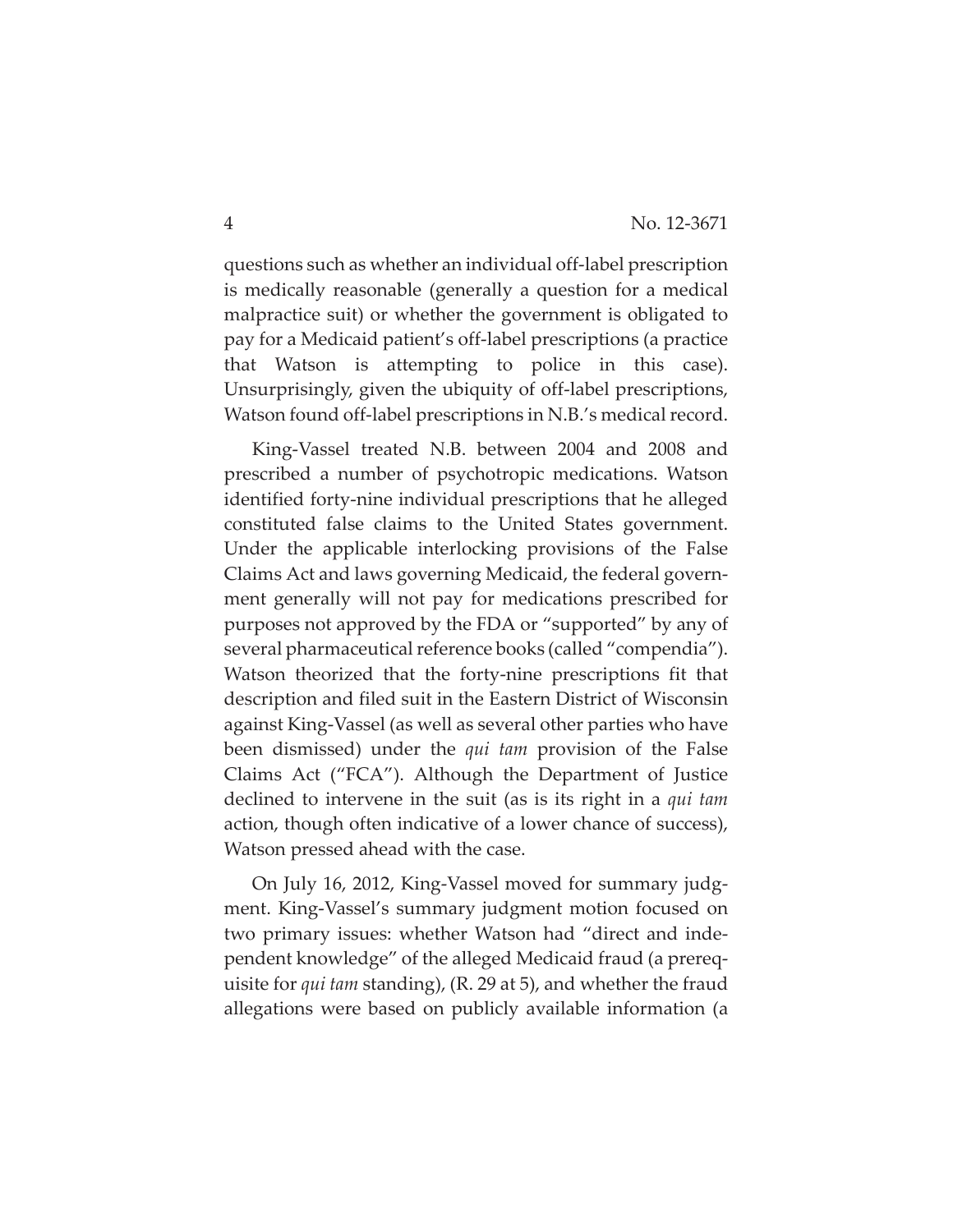disqualifying factor for a *qui tam* FCA suit), (*id.* at 10). At the very end of her supporting brief, King-Vassel included a short, two-paragraph section arguing that the case should "be dismissed with prejudice" because Watson had failed to name an expert who could "discuss, among other things, how claims for reimbursement for medications are presented to Medicaid programs, and how payments are made by those Medicaid programs." (*Id.* at 15.)

Watson's brief in opposition to the summary judgment motion focused on the two primary issues that King-Vassel identified. (R. 42 at 2-6.) Watson also responded to the argument about expert testimony by arguing  $(1)$  that experts should not be required to explain the Medicaid payment system; and (2) that experts would not be required to explain the pharmaceutical aspects of the case (which relate, forreasons described below, to whether the claims would truly be "false" within the meaning of the FCA). (R. 42 at 6-8.) Again, this issue did not factor heavily in the briefing.

The district court ruled against King-Vassel on her primary summary judgment arguments. *United States ex rel. Watson v. KingȬVassel*, No. 11ȬCVȬ236, 2012 WL 5272486, \*3Ȭ\*5 (E.D. Wis. Oct. 23, 2012). However, the court also analyzed both strands of the failure to name an expert argument—that an expert would be needed to explain Medicaid (King-Vassel's argument) and that an expert would be required to explain some of the pharmaceutical data (which only appeared in Watson's opposition brief). *Id.* at \*5-\*8. The court held that Watson's failure to name an expert for *either* reason entitled King-Vassel to summary judgment. *Id.* Watson timely filed this appeal. (Dkt. 1.)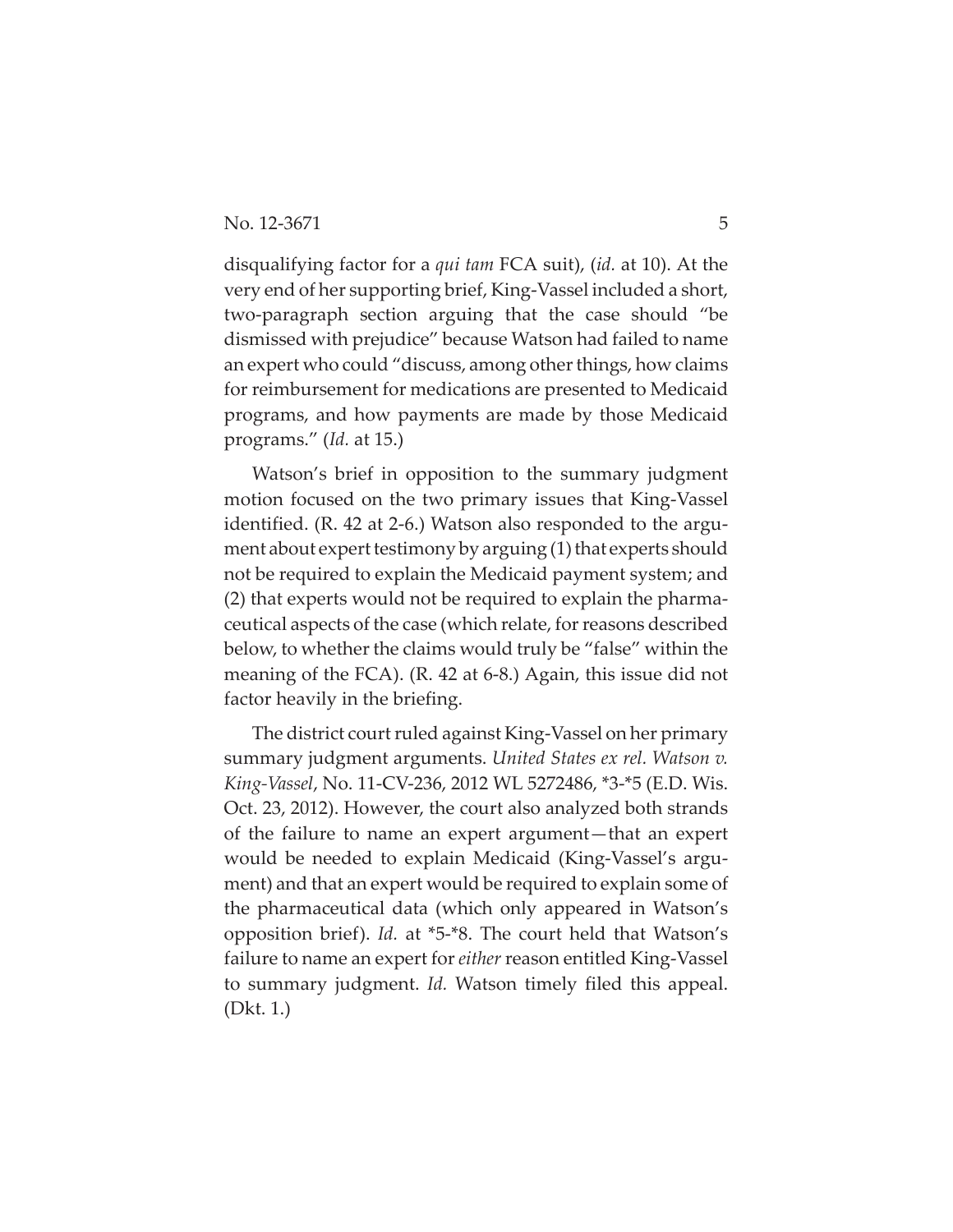#### **II. ANALYSIS**

The district court granted summary judgment for King-Vassel on the issue of whether Watson was required to present expert witnesses with regard to two distinct parts of his case: (1) the Medicaid claim process, and (2) whether the claims Watson sued over were "false" within the meaning of the False Claims Act. Both of these issues are intimately entangled with the operation of the False Claims Act and Medicaid. Thus, we think a brief description of both will be helpful to the reader. We will proceed to address the issues in the order the district court analyzed them—the Medicaid process first, followed by the falsity of the claims—and delve deeper into Medicaid and the FCA at the appropriate times. For the reasons detailed below, we disagree with the district court's entry of summary judgment.

The False Claims Act makes it unlawful for a person to "knowingly present[ ], or cause[ ] to be presented, a false or fraudulent claim for payment or approval" to the United States government. 31 U.S.C.  $\S 3729(a)(1)(A)$ . The Act establishes civil penalties for those who violate its terms; the penalties range from \$5,000 to \$10,000, "plus 3 times the amount of damages which the Government sustains." 31 U.S.C. § 3729(a)(1)(G). Although the Attorney General can enforce these provisions, the Act also provides for enforcement through the empowerment of "private attorneys general." *Stalley v. Methodist Healthcare*, 517 F.3d 911, 917 (6th Cir. 2008). The FCA allows for these private citizens, called relators, to bring *qui tam* suits against alleged fraudsters on behalf of the United States government. 31 U.S.C. § 3730. The United States may, if it chooses, intervene in these suits, 31 U.S.C. § 3730(b)(2), or, if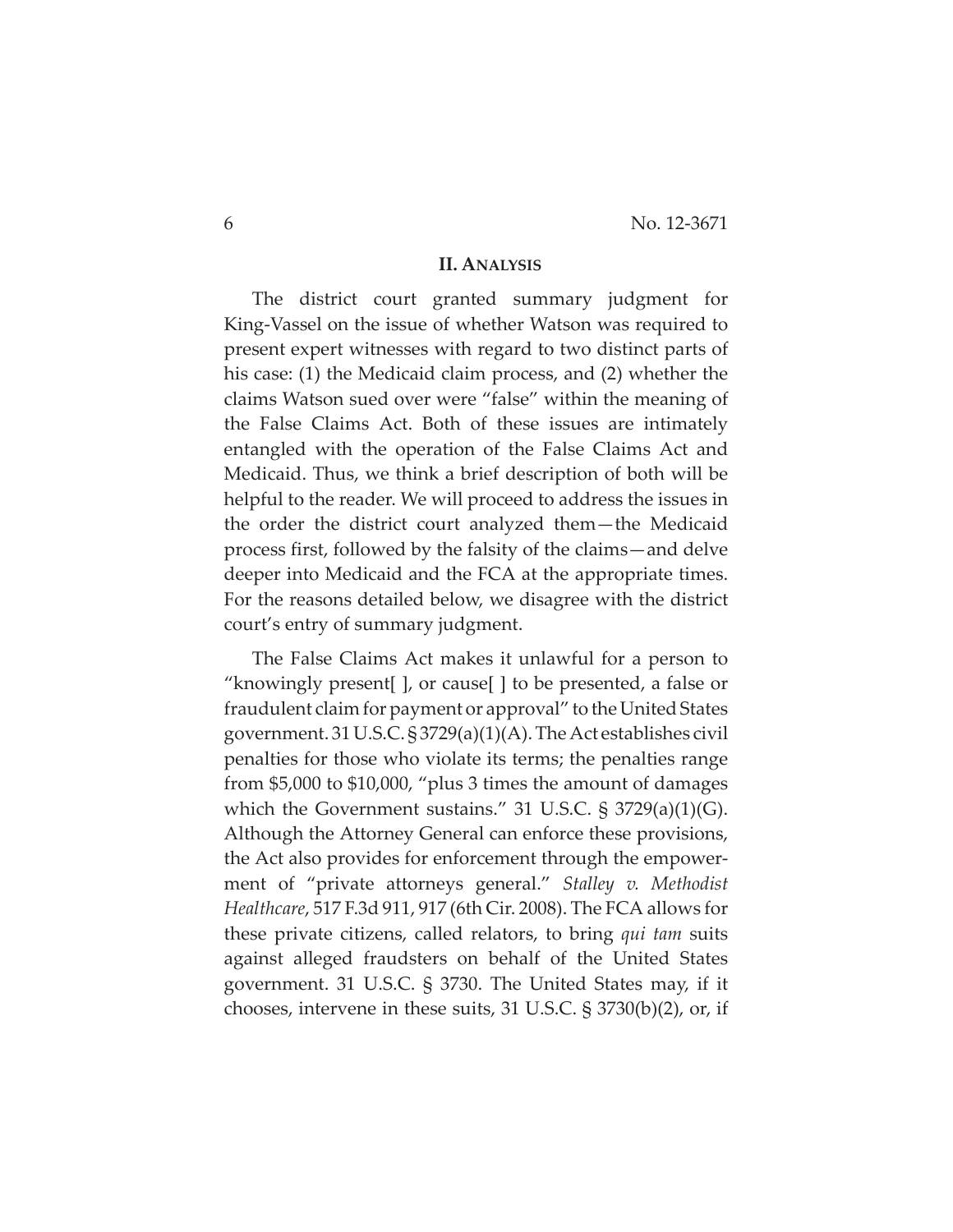the United States declines, as happened in this case, the relator may then prosecute the case on his own (although still technically on behalf of the United States). 31 U.S.C.  $\S 3730(c)(3)$ . Under either option, if the prosecution of the alleged fraudster is successful, the relator can receive a substantial award for bringing the false claim to light. 31 U.S.C.  $\S$  3730(d)(1)-(2); *United States ex rel. Gear v. Emergency Med. Assocs. of Ill., Inc.*, 436 F.3d 726, 727 (7th Cir. 2006).

Medicaid provides "medical assistance on behalf of families with dependent children and of ... individuals | whose income and resources are insufficient to meet the costs of necessary medical services." 42 U.S.C. § 1396-1. Although the federal government ultimately foots much of the bill, the administration of the program is left to the states. In the case of prescription drugs, pharmacies pay pharmaceutical companies for drugs and then submit claims to the state Medicaid agency for reimbursement. 42 U.S.C. §§ 1396a(a)(23), (32). The federal government then reimburses the state.  $42$  U.S.C.  $\S$  1396-1. In that way, claims submitted to state Medicaid agencies are considered claims presented to the federal government and may serve as the basis for FCA liability. *See United States ex rel. Crews v. NCS Healthcare of Ill., Inc.*, 460 F.3d 853, 856 (7th Cir. 2006) (discussing the necessity of an actual claim to Medicaid as a basis for FCA liability).

With that bit of background out of the way, we proceed to the specifics of this case, which is before us on an appeal of the entry of summary judgment. "We review a district court's grant of summary judgment *de novo*, drawing all reasonable inferences and viewing all facts in favor of the non-moving party." *Fitzgerald v. Santoro*, 707 F.3d 725, 730 (7th Cir. 2013)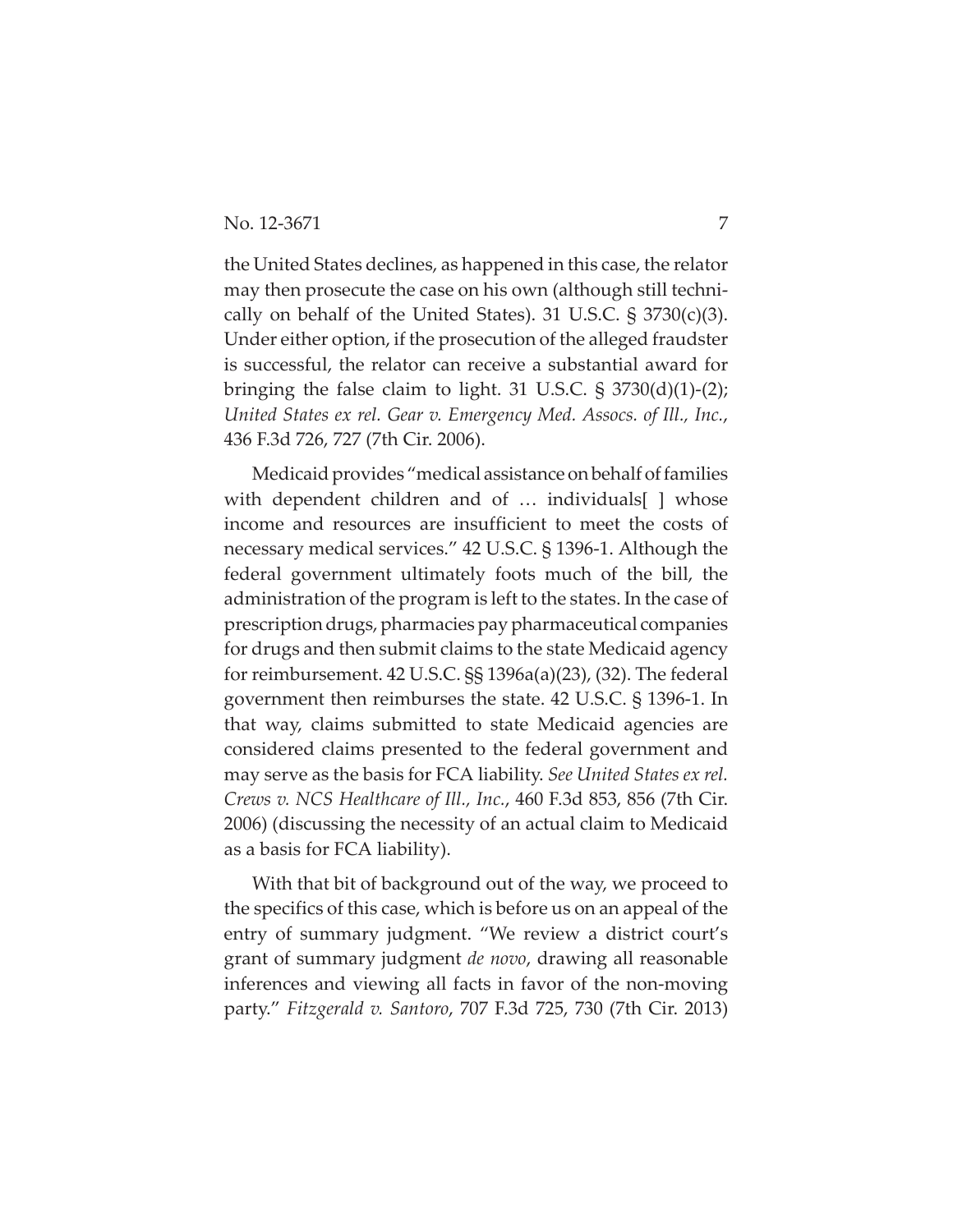(citation omitted). A district court should dispose of an issue on summary judgmentif "there is no genuine dispute as to any material fact and the movant is entitled to judgment as a matter of law." Fed. R. Civ. P. 56(a). To survive a motion for summary judgment, "the nonmoving party must establish some genuine issue for trial such that a reasonable jury could return a verdict in her favor." *Gordon v. FedEx Freight, Inc.*, 674 F.3d 769, 772-73 (7th Cir. 2012). The moving party may seek summary judgment on the ground that the non-moving party has no evidence to support a claim. "Of course, a party seeking summary judgment always bears the initial responsibility of informing the district court of the basis for its motion, and identifying those portions of [the record] which it believes demonstrate the absence of a genuine issue of material fact." *Celotex Corp. v. Catrett*, 477 U.S. 317, 323 (1986) (internal quotation marks omitted). "As a general matter, if the moving party does not raise an issue in support of its motion for summary judgment, the nonmoving party is not required to present evidence on that point, and the district court should not rely on that ground in its decision." *Sublett v. John Wiley & Sons, Inc.*, 463 F.3d 731, 736 (7th Cir. 2006); *see also Costello v. Grundon*, 651 F.3d 614, 635 (7th Cir. 2011).

The district court held that Watson's failure to name expert witnesses meant that his evidence was insufficient to establish an essential element of his case. *KingȬVassel*, 2012 WL 5272486, at \*7. Expert testimony may be required for matters that are beyond the common understanding of a lay juror. *Cf. Smith v. Hunt*, 707 F.3d 803, 809 (7th Cir. 2013) (expert testimony on basic relationship between opiates not required because it would be "within the ken of the average juror");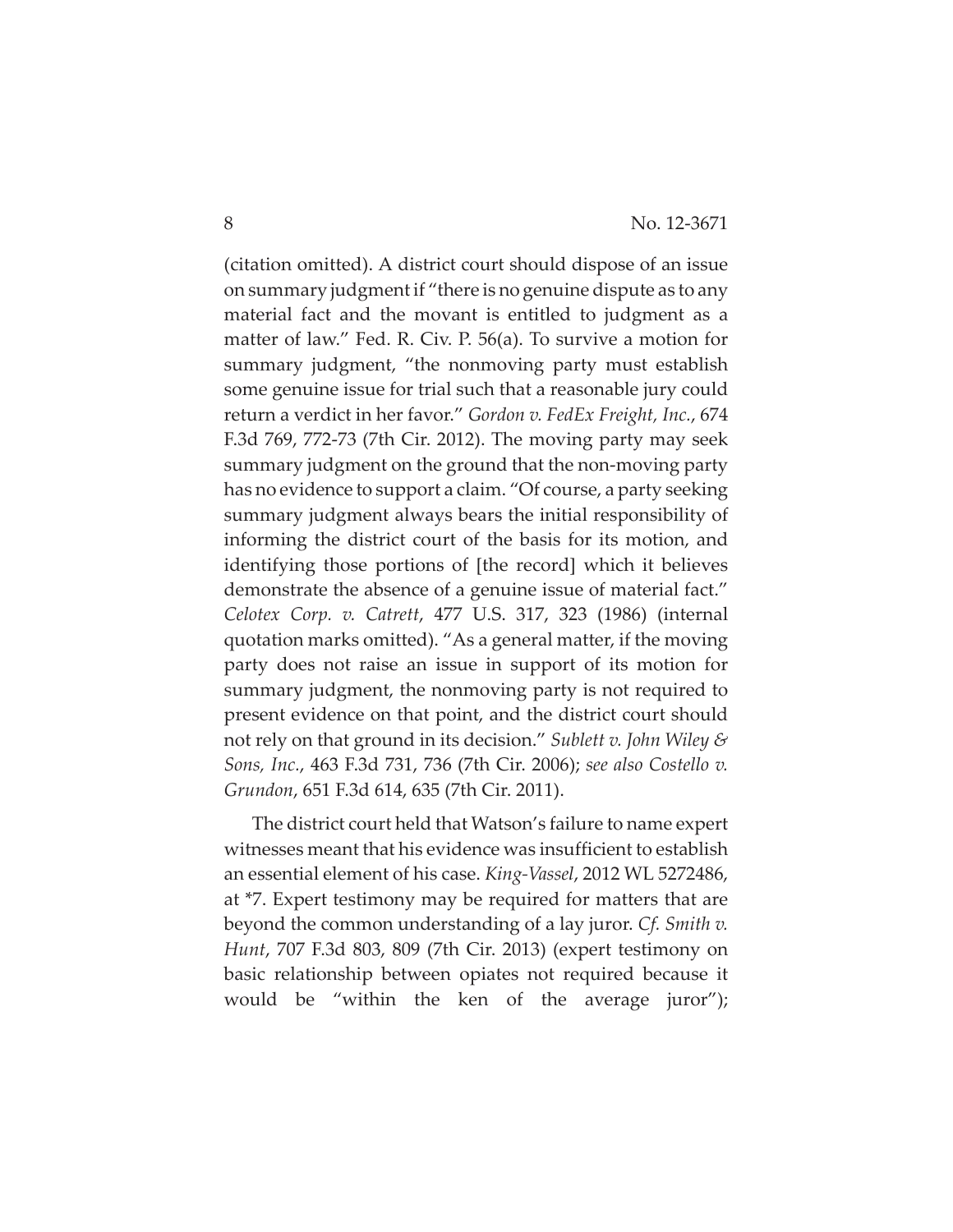*United States v. McGee*, 408 F.3d 966, 978 (7th Cir. 2005) (expert testimony not required because drug trafficking and related gang violence were within "the ken of the average juror"). The district court thought that the issues implicated by Watson's complaint were necessarily beyond the common understanding of a lay juror. Below we explain why that was not the case.

#### *A. Failure to Name a Medicaid Expert*

The district court erred in granting summary judgment to King-Vassel on the basis of Watson's failure to identify a Medicaid expert. To reach its conclusion, the district court began its analysis by describing the Medicaid process as a "black box" and the process of submitting claims as a "grand mystery." *KingȬVassel*, 2012 WL 5272486, at \*7. The district court reasoned that, because Watson did not identify an expert to explain these mysteries, Watson could not prove that King-Vassel caused the submission of any allegedly false claims, much less that she did so knowingly. Therefore, the district court concluded, Watson's claim did not meet essential elements of the FCA (that a person "knowingly … cause[ ]" a false claim). Our disagreement with the district court stems from its overly rigid interpretations of both prongs of the knowing causation requirement: the FCA's state of mind element ("knowingly") and the prerequisite that the defendant have actually caused the submission of the false claim. We will begin with the former.

#### *1. Dr. KingȬVasselȇs state of mind*

Although the FCA uses the seemingly straightforward word "knowingly," the statute's state of mind element is actually quite nuanced. To establish liability under the FCA,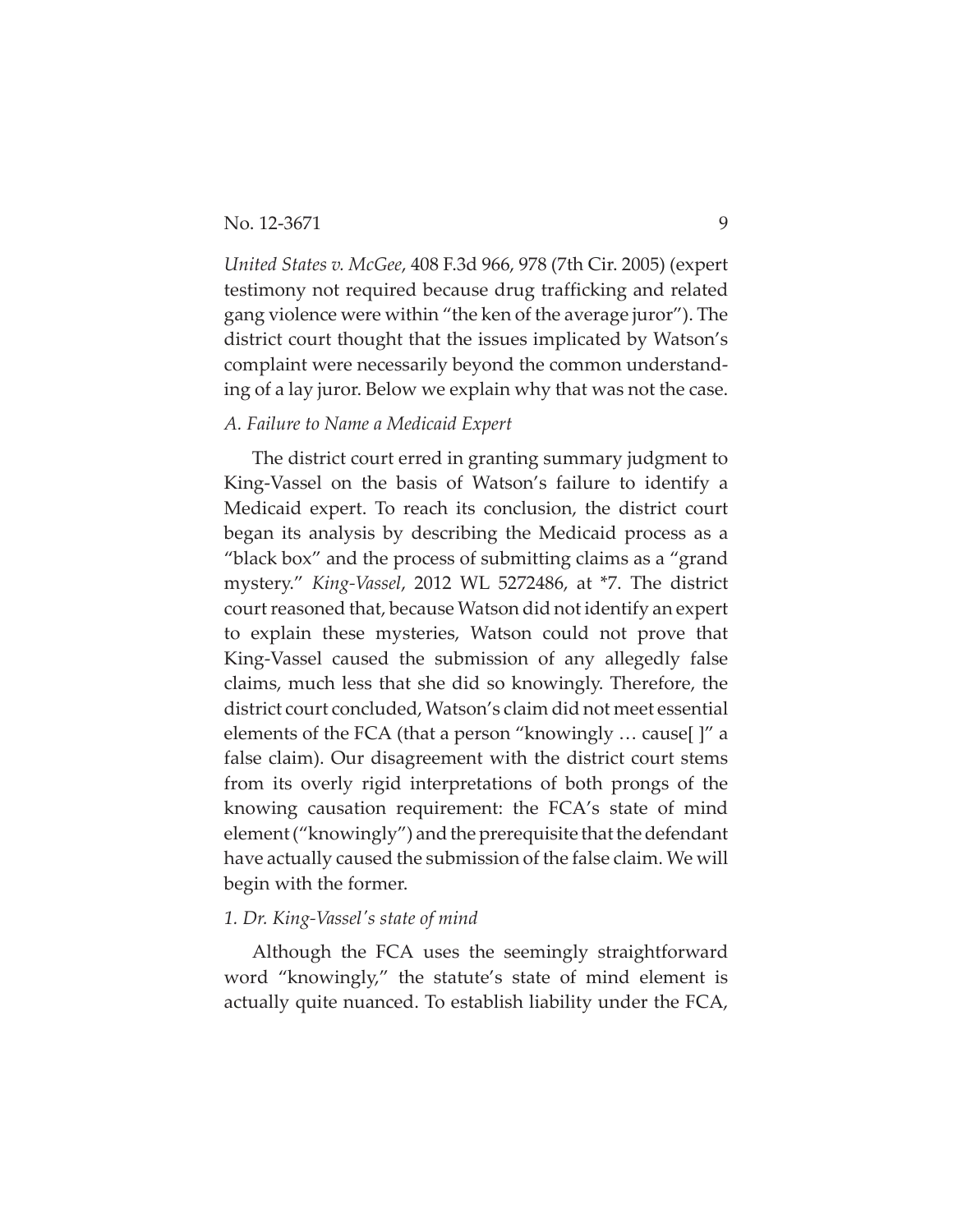the defendant must have acted with "actual knowledge," *or* with "deliberate ignorance" or "reckless disregard" to the possibility that the submitted claim was false. 31 U.S.C. § 3729(a)(1)(A), (b). Therefore, while "[i]nnocent mistakes or negligence are not actionable under [the FCA]," *United States ex rel. Yannacopoulos v. Gen. Dynamics*, 652 F.3d 818, 832 (7th Cir. 2011) (citation omitted), the statute does not require a "specific intent to defraud," 31 U.S.C.  $\S 3729(b)(1)(B)$ . We will focus primarily on the third mental state—"reckless disregard"—as it is the most capacious of the three.

Though the FCA has contained the "reckless disregard" language for almost thirty years, *see United States ex rel. Williams v. Renal Care Grp., Inc.*, 696 F.3d 518, 530 (6th Cir. 2012), we have not found the need to define it with any more specificity than to say that it does not encompass "[i]nnocent mistakes or negligence," *Yannacopoulos*, 652 F.3d at 832. Congress and our sister circuits have provided some assistance, however. Congress added "reckless disregard" to the FCA in 1986. *Renal Care Grp.*, 696 F.3d at 530. The Senate Report that accompanied that change evinced an intent to hold liable "[o]nly those who act in gross negligence," that is, those who failed "to make such inquiry as would be reasonable and prudent to conduct under the circumstances." S. Rep. No. 99–345, at 20 (internal quotations omitted), *reprinted in* 1986 U.S.C.C.A.N. 5266, 5285. One of our sister circuits has described reckless disregard in the FCA context as "an extension of gross negligence" or an "extreme version of ordinary negligence." *United States v. Krizek*, 111 F.3d 934, 942 (D.C. Cir. 1997). This description tracks Black's definition that a person acts with reckless disregard "when the actor knows or has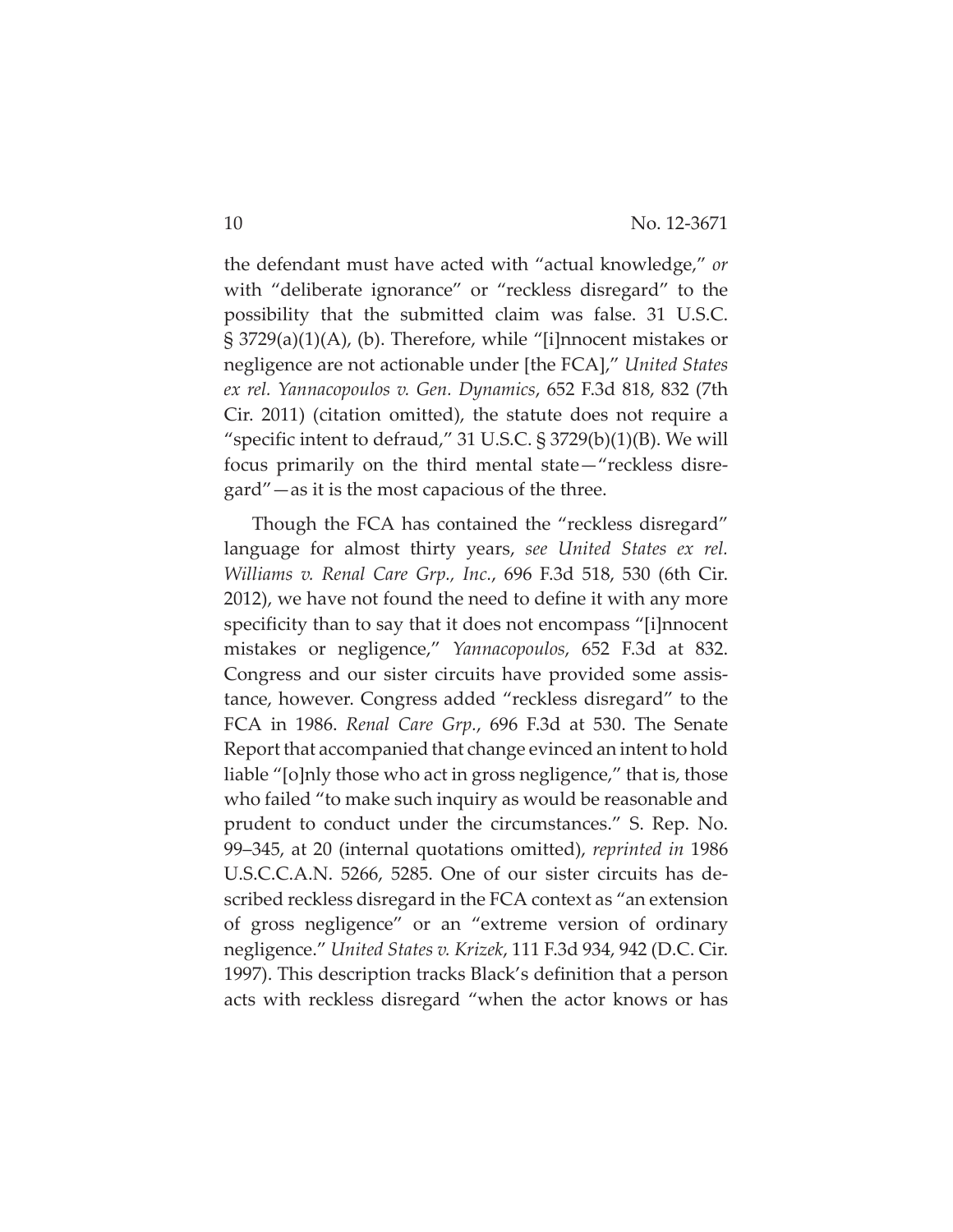reason to know of facts that would lead a reasonable person to realize" that harm is the likely result of the relevant act. *Black's Law Dictionary* 540Ȭ41 (9th ed. 2009). We think these all are apt and useful descriptions of the concept of reckless disregard.

And here, based on those descriptions, we think that the district court was incorrect to hold that Watson could not, without an expert, "establish that King-Vassel had any knowledge whatsoever of the likelihood of submission of a fraudulent claim." *KingȬVassel*, 2012 WL 5272486 at \*6. Watson need only show that King-Vassel had reason to know of facts that would lead a reasonable person to realize that she was causing the submission of a false claim (per Black's) or that King-Vassel failed to make a reasonable and prudent inquiry into that possibility (per the Senate report). We think that Watson did so.

Specifically, Watson presented an affidavit from Christine Maxwell Meyer—N.B.'s mother—that asserted several facts that, if believed, could lead a rational jury to find that King-Vassel showed reckless disregard to the existence of a potentially false claim. For instance, Meyer affied that she had provided KingȬVassel with N.B.'sMedicaidinformation.(R. 44 at 2.) Meyer further testified that she had never paid out of pocket for N.B.'s appointments with King-Vassel, and that King-Vassel had never "suggested that she had not billed Medicaid for her services to N.B." *(Id.)* Relating to the prescriptions, Meyer testified that she "always used [her] medical assistance card to pay for N.B.'s medications" at the Wal-Mart pharmacy where the prescriptions were filled. (*Id.*) Watson additionally presented records from Wal-Mart that supported these claims. (R. 46-3.) And, Watson presented paperwork that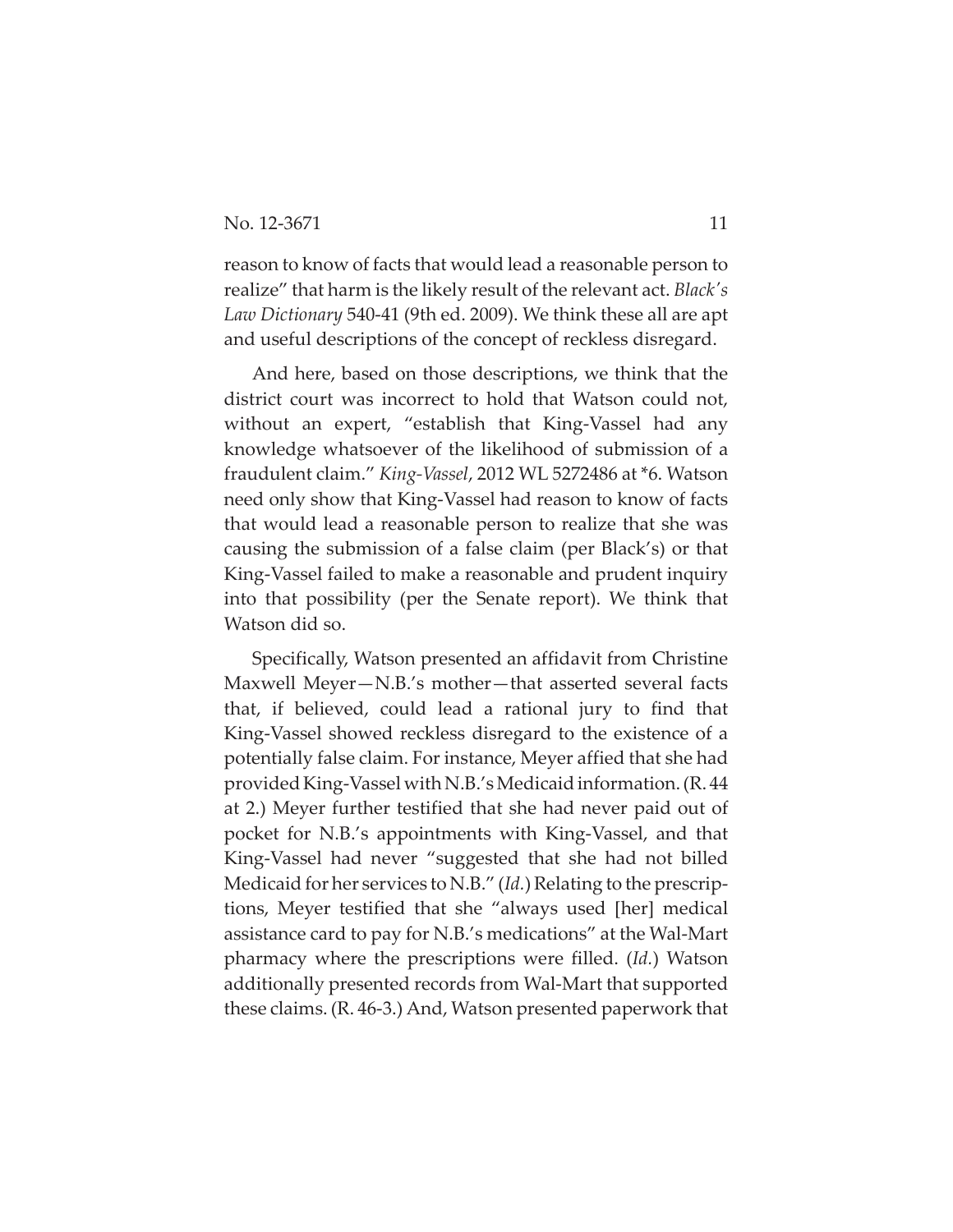seemed to indicate King-Vassel had been compensated by the Medicaid program for her prescriptions to N.B. (R. 46-4) (describing one of the services KingȬVassel was paid for as "Medication Management").

We would not describe any of these pieces of evidence as irrefutable proof of King-Vassel's state of mind. And it is certainly the case that an expert's testimony on Medicaid billing practices or standard doctor's office procedure could make Watson's case stronger. But including expert testimony would no doubt make many cases stronger. We do not think, however, that King-Vassel's state of mind is beyond the common understanding of the lay juror. A reasonable jury could plausibly interpret the evidence Watson assembled to show that King-Vassel recklessly disregarded the fact that N.B. received Medicaid assistance, $\frac{1}{2}$  and that claims for payment for his prescriptions would be submitted to Medicaid. Entry of summary judgment on this basis was therefore incorrect.

 $<sup>1</sup>$  Meyer stated in the affidavit that "Dr. King knew that N.B. was on</sup> Medicaid and knew that his care was being paid for by Medicaid*.*" (R. 44 at 2.) King-Vassel argues that this was speculation and beyond Meyer's personal knowledge. (Appellee's Br. at 17.) We agree with King-Vassel on this point, and so do not rely on this particular statement to reach our conclusion. Nevertheless, the affied-to facts within the scope of Meyer's personal knowledge—that Meyer had supplied King-Vassel with N.B.'s Medicaid information and had never paid out of pocket, for instance—could give rise to the conclusion that King-Vassel had reason to know N.B.'s Medicaid status.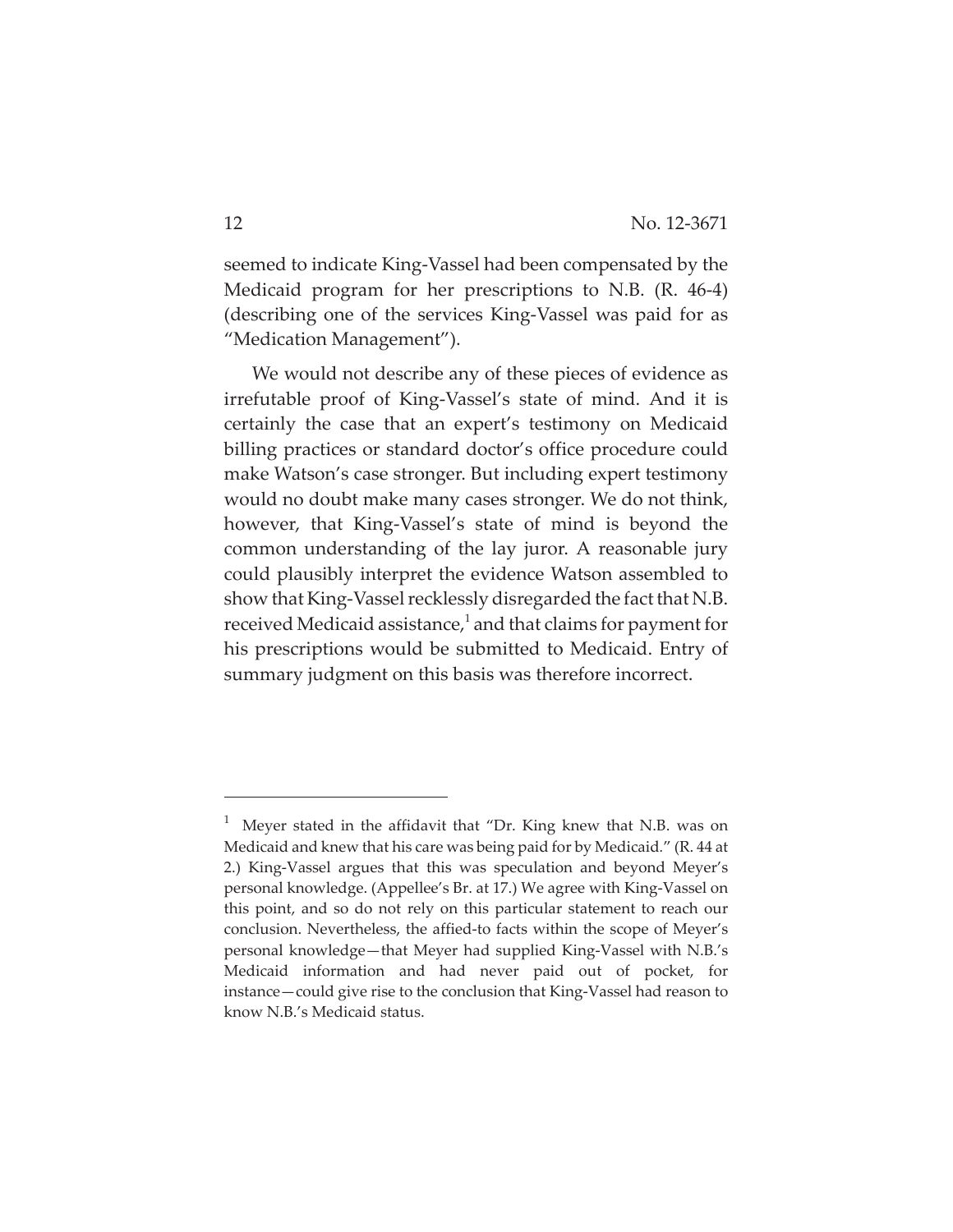#### No. 12-3671 13

#### *2. Proximate cause*

The district court also determined that summary judgment was proper because of what it described as "a proximate-cause problem for Dr. Watson." *KingȬVassel*, 2012 WL 5272486, at \*7. That is, the court described Medicaid as such a complicated, arcane system that, without an expert to properly explain it, Watson could not prove that King-Vassel's writing of a prescription would actually cause the submission of a claim to Medicaid. Again, we do not think that this was an appropriate basis for summary judgment.

Under Watson's theory of the case, FCA liability extends to those persons or entities who actually cause the submission of a false claim to the United States government. 31 U.S.C.  $\S$  3729(a)(1)(A). Thus, an action that breaks the chain of causation would relieve a defendant of liability. Debates over proximate cause are certainly familiar to American civil jurisprudence. *See Palsgraf v. Long Island R.R. Co.*, 162 N.E. 99 (N.Y. 1928); *see also United States v. Laraneta*, 700 F.3d 983, 990Ȭ91 (7th Cir. 2012); *CDX Liquidating Trust v. Venrock Assocs.*, 640 F.3d 209, 214-15 (7th Cir. 2011). Generally, however, reasonably foreseeable intervening forces will not break the chain of proximate causation. *See, e.g., Laraneta*, 700 F.3d at 990 (citation omitted) (giving the conventional definition of proximate cause as "that which, in a natural and continuous sequence, unbroken by any efficient intervening cause, produces the injury and without which the result would not have occurred"); *see also* W. Page Keeton et al., Prosser and Keeton on the Law of Torts  $\S$  44, at 303-04 (5th ed. 1984) ("The courts are quite generally agreed that [foreseeable intervening forces] will not supersede the defendant's responsibility.");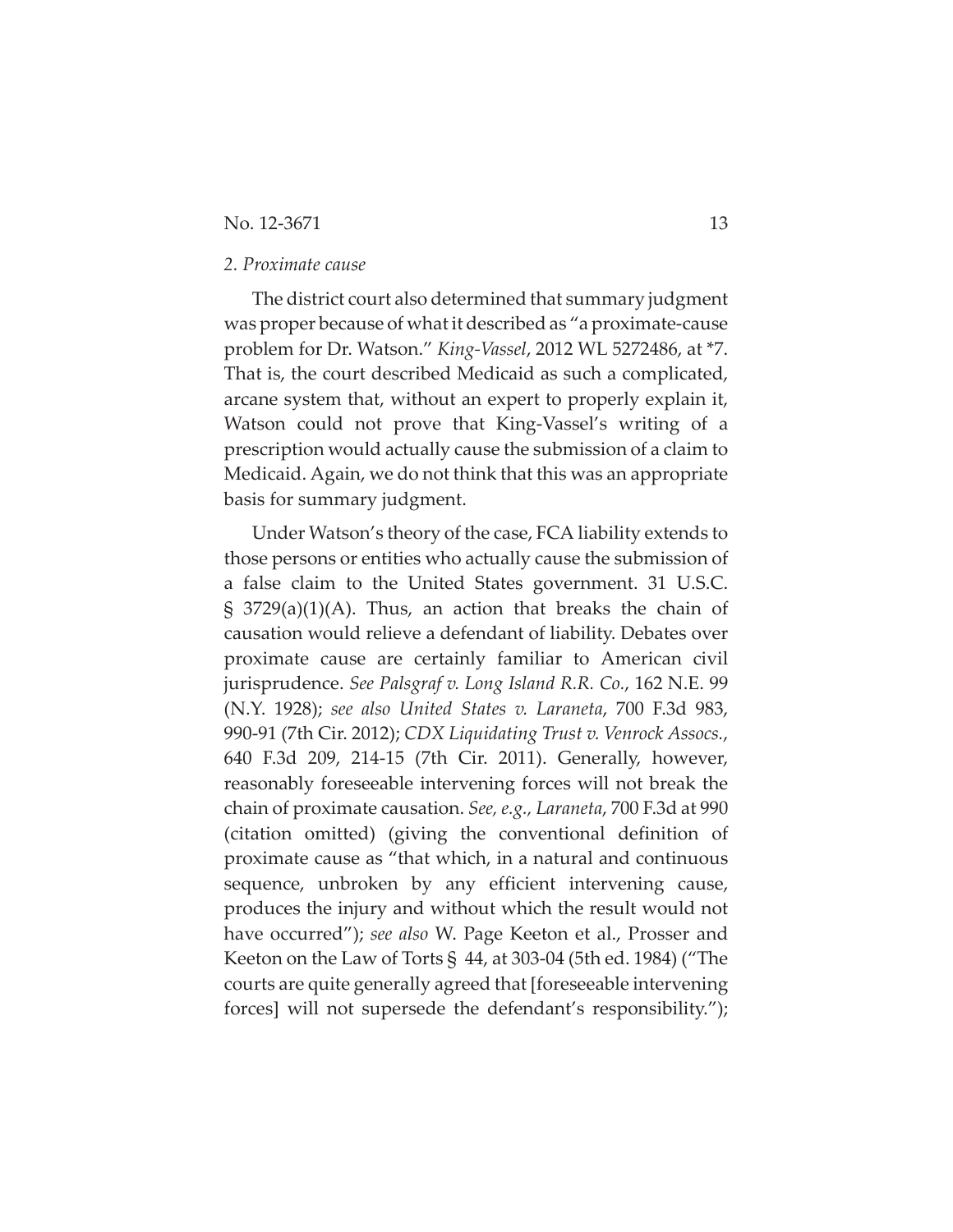Restatement (Second) of Torts § 443 (1965) ("The intervention of a force which is a normal consequence of a situation created by the actor's … conduct is not a superseding cause of harm which such conduct has been a substantial factor in bringing about."). Here, we think the potential intervening factors that the district court identified, as well as those it described as constituting "a grand mystery," are not so unforeseeable as to break the chain of causation.

We are not precisely certain what the district court meant when it described Medicaid as follows:

> [T]here is a grand mystery between the time of the prescription and the claim being made to Medicaid. In many ways, that mystery is like a black box—perhaps Dr. King-Vassel's signature on the prescription set off a series of reactions that on the other side of the box resulted in a false claim, but the churning mechanism on the inside is still a mystery.

*KingȬVassel*, 2012 WL 5272486, at\*7. To be sure, the statutes and regulations describing the Medicaid process are dense,*see,e.g.*, 42 U.S.C. § 1396, *et seq.*, and 42 C.F.R. § 430.0, *et seq.*, but, at least in theory, they are accessible to every member of the public. Regardless, we do not think that the Medicaid process itself creates the "proximate cause problem" that the district court identified. Certainly there are intervening events—the patient actually filling the prescription at a pharmacy is a baseline requirement, and no doubt various clerks push various papers to ensure that the claim proceeds through proper channels. But these events strike us as eminently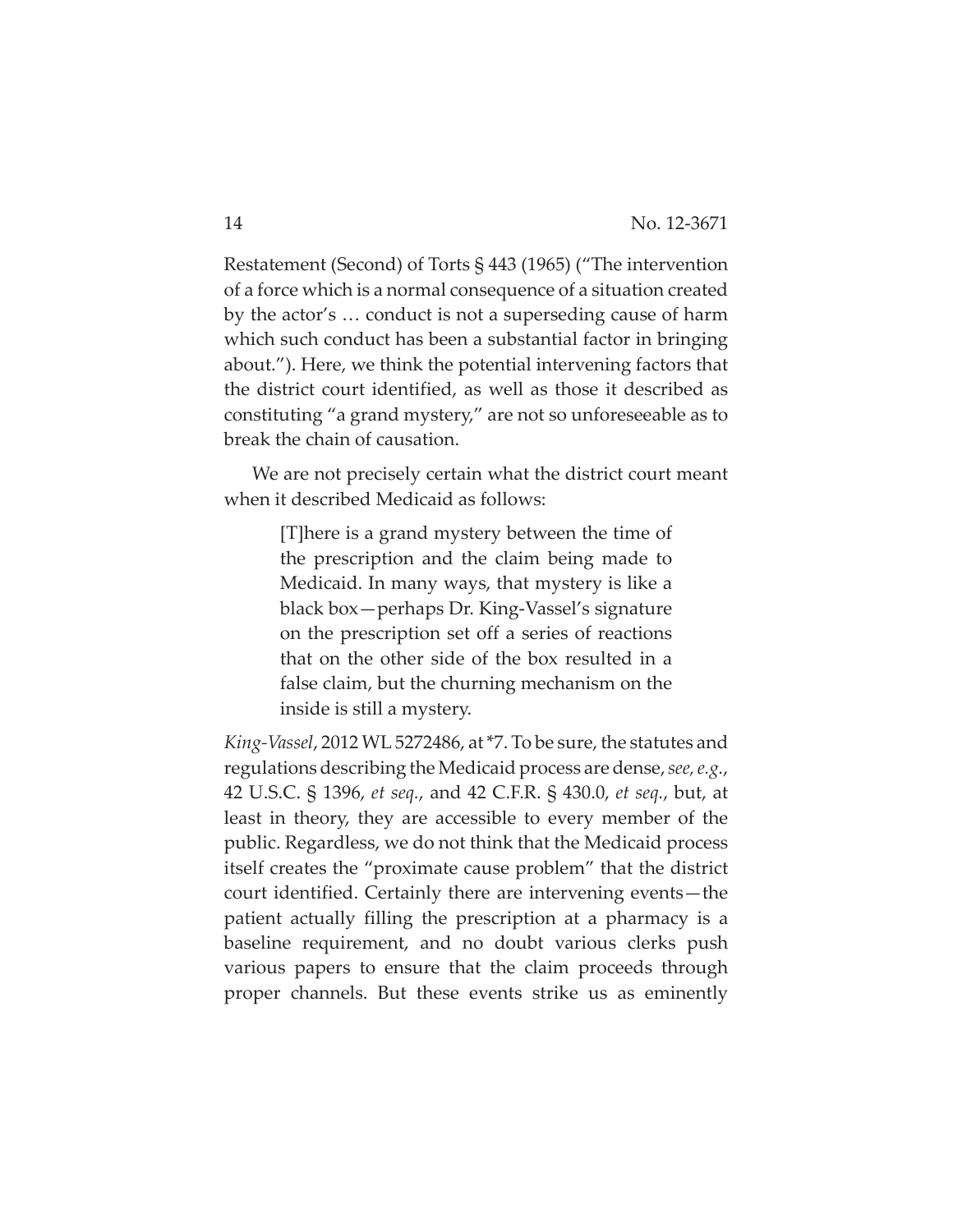foreseeable forces that will occur without fanfare in the vast majority of cases. Rather than some sort of Rube Goldberg contraption hidden under cover, we think a more apt analogy for the Medicaid process is an automobile: while most people could not explain every step between key-turn and ignition, the causeȬeffect relationship is commonly appreciated. An expert might be required in some cases to explain the process (of both Medicaid and the car), but not to testify about the existence of the relationship. We think that, absent some affirmative evidence that KingȬVassel's prescriptions did not cause a claim to be filed, Watson should have been able to rely on traditional, time-tested notions of causation to overcome summary judgment. In short, we do not think a jury needs expert testimony to understand that writing a prescription to a person insured by Medicaid will likely cause a claim to be filed with Medicaid.

#### *B. Failure to Name a Medical Expert*

The district court also faulted Watson for his failure to name a medical expert. Without such testimony, the court held, Watson could not prove the falsity of the alleged false claims, a fatal blow to his case. *KingȬVassel*, 2012 WL 5272486, at \*7. To review, the FCA makes it unlawful to "knowingly present[ ], or cause[ ] to be presented, a false or fraudulent claim for payment or approval" to the United States government. 31 U.S.C. § 3729(a)(1)(A). Watson's theory of the case was that various prescriptions made to N.B. were not eligible for lawful reimbursement by Medicaid. And, because King-Vassel caused claims to be made to the federal government for those prescriptions, she was responsible for the presentment of a false claim. It was therefore critical to Watson's case to know whether or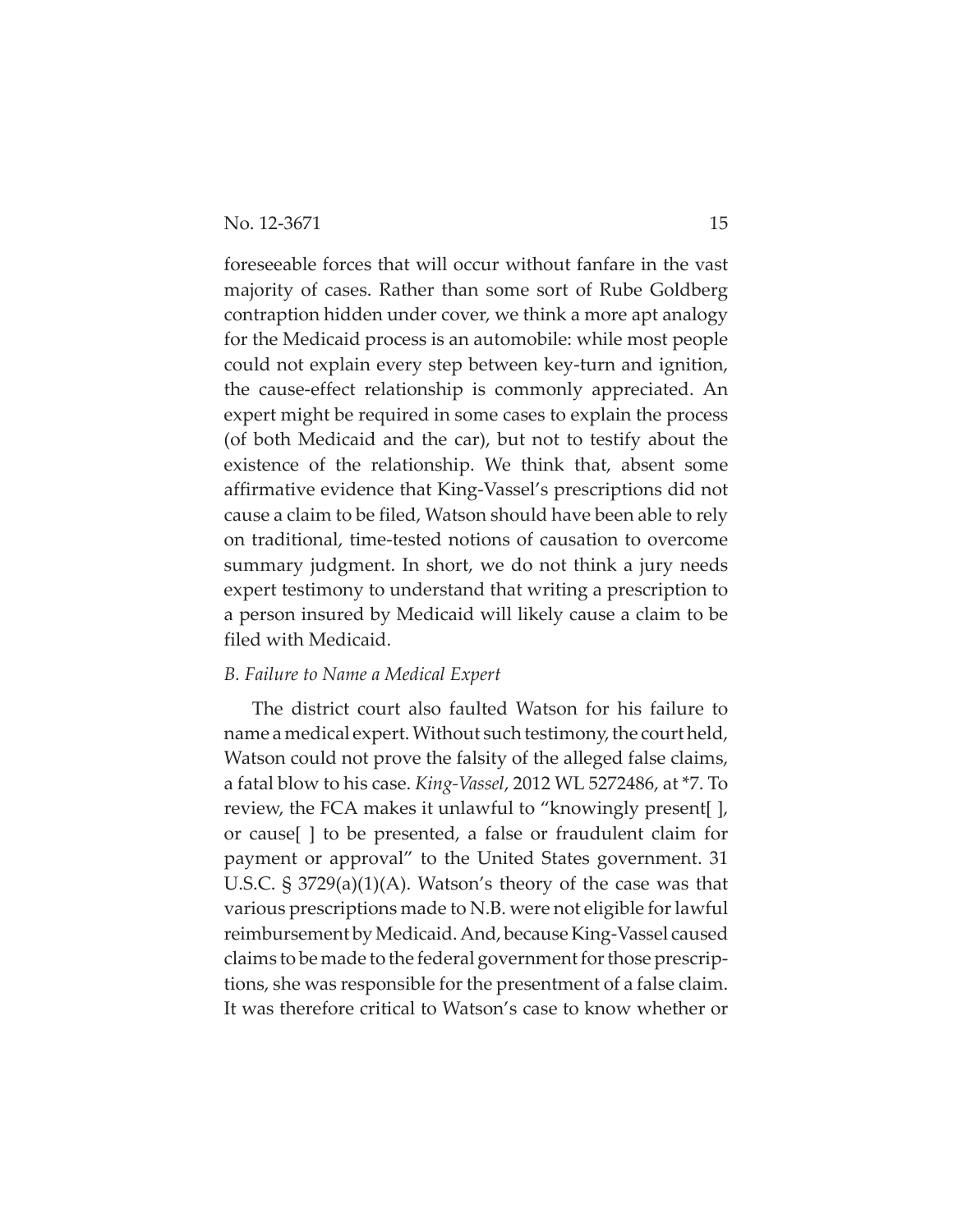not Medicaid could legally pay for the drugs as prescribed by King-Vassel. The district court held that an expert was required to testify on that issue.

Medicaid can only provide reimbursement for "covered outpatient drugs." 42 U.S.C. §§ 1396b(i)(10), 1396r-8(a)(3). Covered drugs do not include any drugs "used for a medical indication which is not a medically accepted indication." 42 U.S.C.  $\S$  1396r-8(k)(3). Watson's theory was that King-Vassel prescribed medication to N.B. for reasons that were not medically acceptedindications. Helpfully, "medically accepted indication" is a statutorily-defined term that refers to a prescription purpose approved by the Food, Drug, and Cosmetic Act, 21 U.S.C. § 301 *et seq.*, or "supported by" any of several identified "compendia,"  $42 \text{ U.S.C. }$  §  $1396 \times 8(k)(6)$ , § 1396r-8(g)(1)(B)(i) (listing as approved "compendia" the American Hospital Formulary Service Drug Information, the United States Pharmacopeia-Drug Information (or its successor publications), and the DRUGDEX Information System). The prescriptions at issue are "off-label" and so the parties agree that the drugs were not prescribed for an indication covered under the FDCA. The district court's ruling, therefore, centers around the "compendia." These compendia are large reference books that contain a variety of information about the prescription pharmaceuticals currently available on the American market—everything from their chemical makeup to potential side-effects to the age ranges of patients the drugs have been tested on. *See Edmonds v. Levine*, 417 F. Supp. 2d 1323, 1332-33 (S.D. Fla. 2006). The amount and type of information varies by book. *Id.* They seem to be intended primarily for an audience of health care professionals, but again, were specifically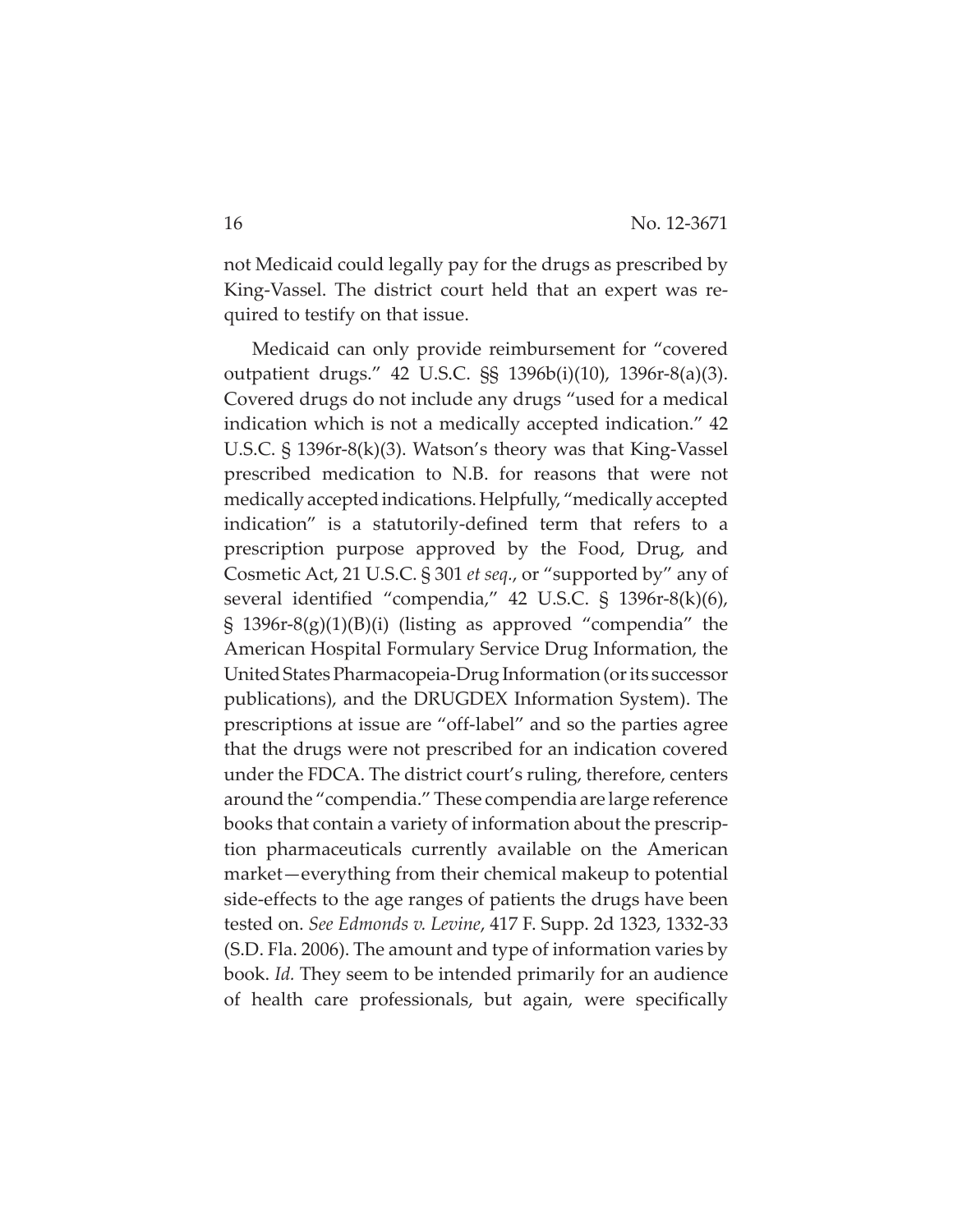incorporated by Congress into the statutory standard for a "medically accepted indication." 42 U.S.C.  $\S$  1396r-8(k)(6),  $\S 1396r-8(g)(1)(B)(i).$ 

The district court concluded, rather summarily, that "medical documents typically are not readily understandable by the general public and would require an expert to explain their application to a particular set of circumstances." *KingȬVassel*, 2012 WL 5272486, at \*7. Watson did not name an expert who could explain the compendia and their relevance to KingȬVassel's prescriptions to N.B. Thus, according to the court, Watson did not present "definite, competent evidence" to overcome the motion for summary judgment. *Id.* We take no issue with the district court's general reasoning. Certainly, scientific evidence can be beyond the competence of a lay jury to understand, and a party may need to provide an expert to put that evidence in the proper context. But, we are not convinced that it was appropriate to apply that general rule to the specific facts of this case at this particular stage.

First, we note that King-Vassel did not move for summary judgment on the basis of Watson failing to present an expert who could explain the compendia. Rather, King-Vassel's short, twoȬparagraph argument relating to expert witnesses focused on the need for "experts to discuss, among other things, how claims for reimbursement for medications are presented to Medicaid programs, and how payments are made by those Medicaid programs." (R. 29 at 15.) In other words, King-Vassel's motion relies entirely on the issues we disposed of above in Section II.A. "As a general matter, if the moving party does not raise an issue in support of its motion for summary judgment, the nonmoving party is not required to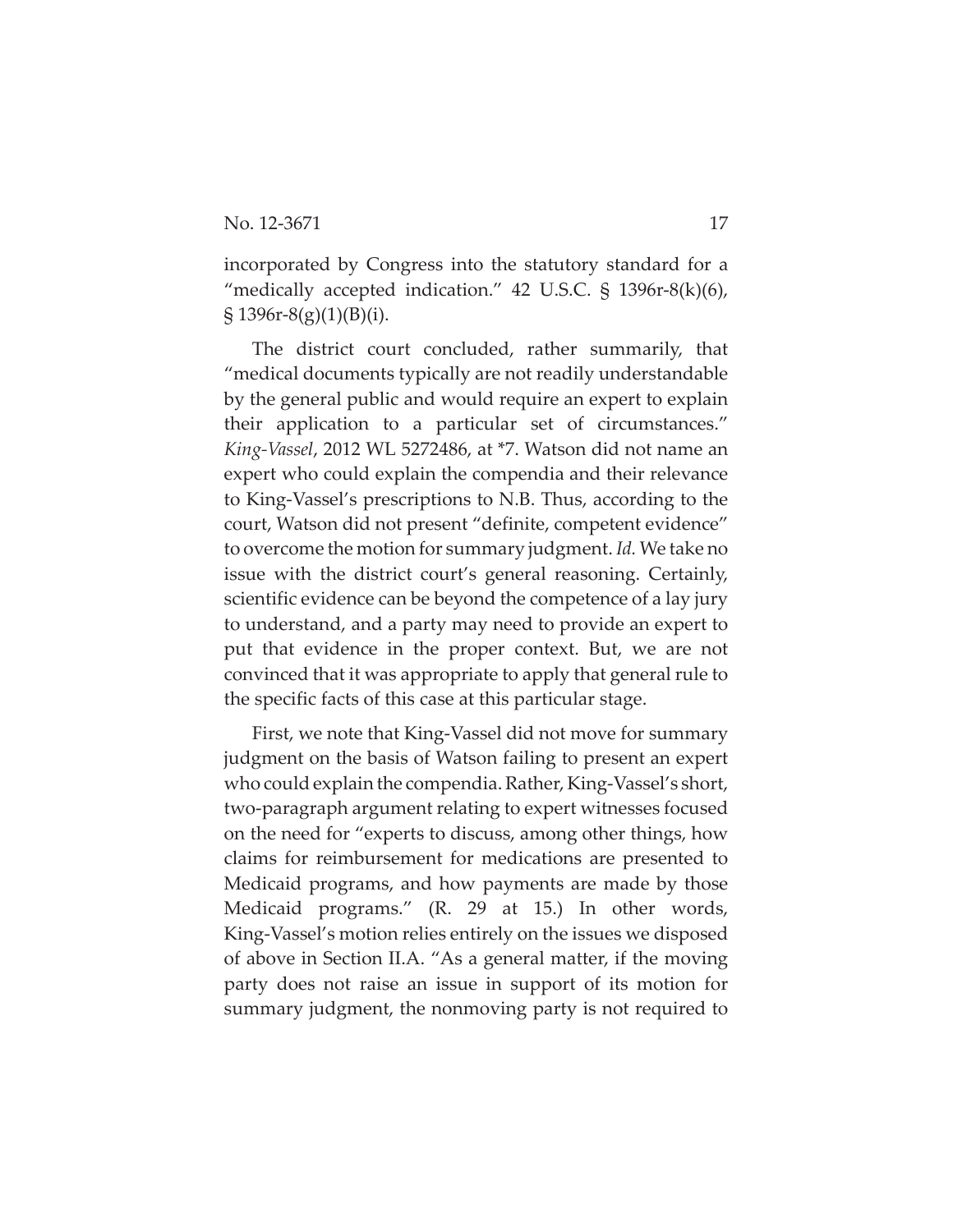present evidence on that point, and the district court should not rely on that ground in its decision." *Cloe v. City of IndianapȬ olis*, 712 F.3d 1171, 1182 (7th Cir. 2013) (citation omitted).

An exception to that general rule exists, however, when "the losing party is on notice that she has to come forward with all of her evidence." *Id.*(citation omitted). The record is, at best, ambiguous as to whether this exception should apply here. The district court's February 29, 2012, scheduling order required Watson to "name all expert witnesses and produce reports from expert witnesses" by April 11, 2012. (R. 24 at 1.) So Watson was certainly on notice that he had to name any required experts prior to KingȬVassel's July 16 motion for summary judgment. But there is nothing in the record giving Watson notice that the court would enter summary judgment *because* an expert was required to explain the compendia—a notion that neither the parties nor the district court seem to have considered prior to the short discussion in Watson's opposition brief.  $(R. 42 \text{ at } 7\text{-}8)$  We think this theory is a thin reed on which to hang the entry of summary judgment.

We think that conclusion is especially appropriate because, viewing the record in the light most favorable to Watson, we are not convinced that an expert was necessarily required to explain the compendia with respect to each of Watson's claims. Recall that an expert witness may be required when the ability to interpret the evidence presented is not within the capability of a lay juror. Watson wanted to present evidence that King-Vassel's prescriptions to N.B. were not for a medically accepted indication that was supported by any of the statutorilyȬlisted drug compendia. Again, the compendia provide a great deal of information about individual pharmaceuticals.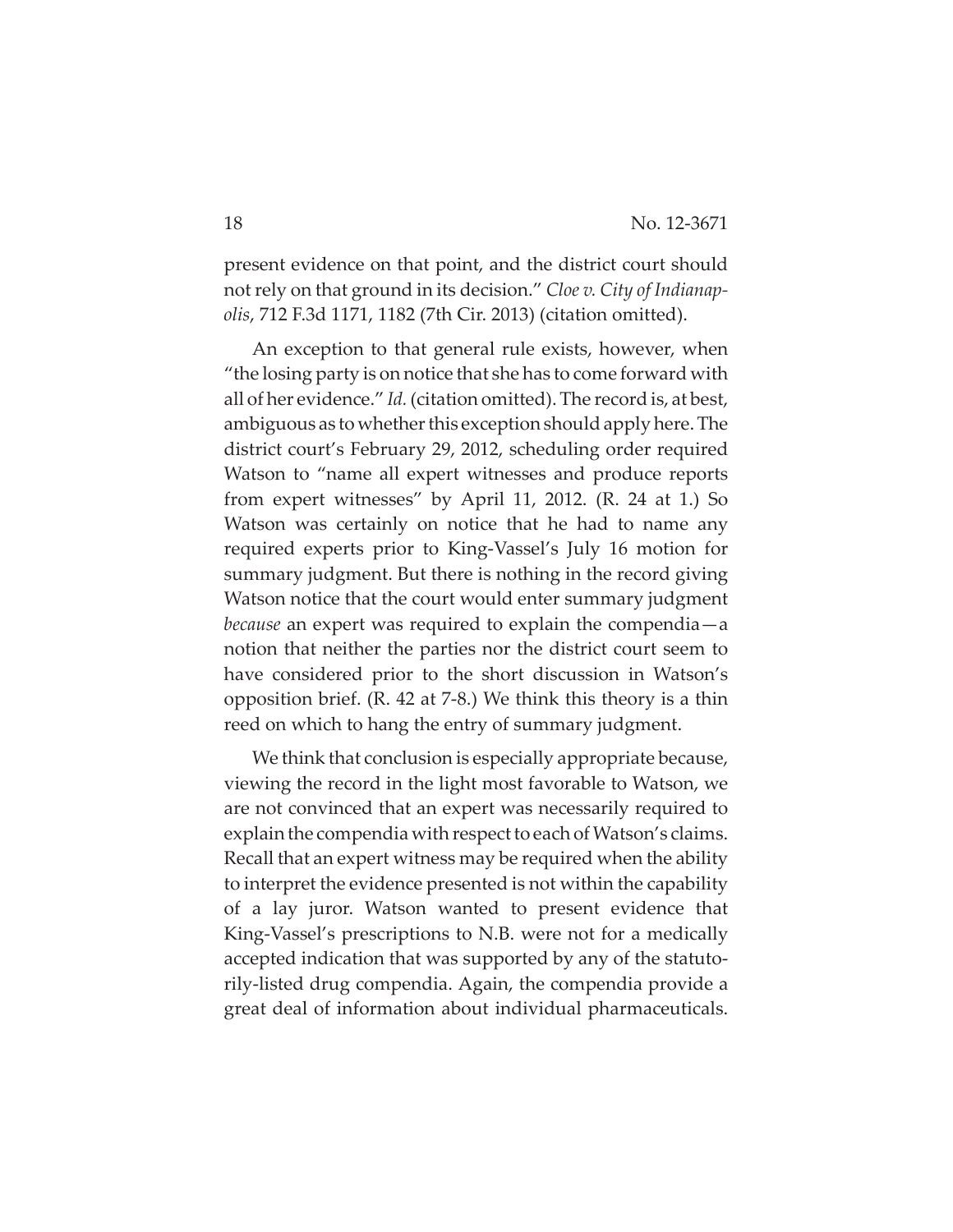*Edmonds*, 417 F. Supp. 2d at 1332-33. So any given prescription could turn out to be unsupported for any number of reasons—from the relatively simple to the dizzyingly complex. Watson argued in the district court, and to us, that the prescriptions here (or at least some of them) were unsupported for simple reasons such as N.B.'s age. Because there were no indications that were supported for certain drugs for *any* patient of N.B.'s age, Watson argues, the prescriptions to N.B. must not have been for a medically accepted indication.<sup>2</sup> (Appellant's Br. at 15-17.) This analysis, says Watson, would not require the assistance of an expert. We agree.

The district court presumed that interpreting the compendia would be a far more complicated task, indeed one that would require a medical expert. At the summary judgment stage, when the court must view the record in the light most favorable to the nonmoving party, *Fitzgerald*, 707 F.3d at 730, we think this presumption was error. To be sure, the district court was correct to lament the fact that "Watson did not submit any pages of [the compendia] to the Court that would show how easy it would be [to interpret them]." *King-Vassel*, 2012 WL 5272486, at \*7. But, Watson was not put on notice by anything in the record that such submissions would be useful to the court at this stage, much less that they would be dispositive.

 $^2$  Watson asks us to take judicial notice of a chart on one of the cited pages. His appellate counsel created this chart, purportedly based on the drug compendia, but Watson did not enter it into the district court record. His appellate counsel has attempted to enter this chart into the record in a separate case in another court. (Appellant's Br. at 15 n.28.) Regardless, we decline Watson's invitation.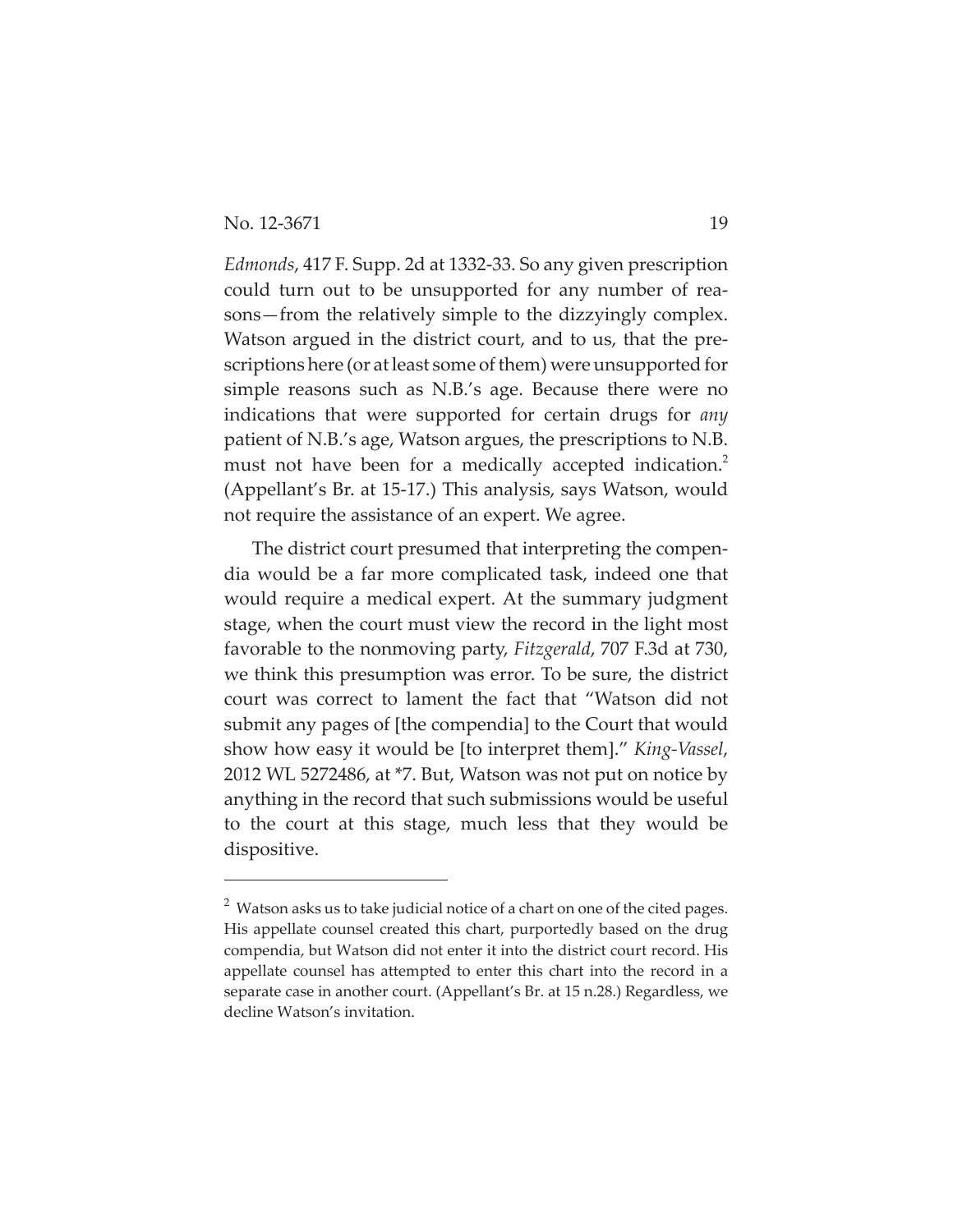The district court may very well be correct that Watson requires an expert to explain some number of the prescriptions he charges constitute false claims. For instance, if N.B. was prescribed a specific drug to treat "anxiety," and there is support in one of the compendia for prescribing the drug to treat "depression," Watson would need to present expert testimony to prove that those two diagnoses are not co-extensive. But the sweeping nature of the summary judgment order cut off all of Watson's claims without regard to the specific facts underlying each one. And it did so despite the fact that King-Vassel had not moved for summary judgment on that basis. While the district court remains free to apply its reasoning in a more specific manner on remand (because, of course, Watson did not name any experts by the court's deadline), we think the summary judgment order as written was premature and overbroad.

Before concluding, we feel compelled to note that nothing in this opinion should be read to countenance the pre-suit actions of either Watson or his trial counsel: they dragged blameless parties into court unnecessarily and sought a medical release by representing that Watson was going to treat N.B.—Ȉa total falsity." *KingȬVassel*, 2012 WL 5272486, at \*9. Invoking its "inherent power" under *Chambers v. NASCO, Inc.*, 501 U.S. 32, 45 (1991), the district court levied monetary sanctions against the pair for "skirting the line of their respective professional responsibilities." *KingȬVassel*, 2012 WL 5272486, at \*9. Regarding Watson, the court noted that he had "obtained N.B.'s medical records in a manner that could best be described as borderline-fraudulent." *Id.* Those sanctions have not been appealed, and, in any event, we would be